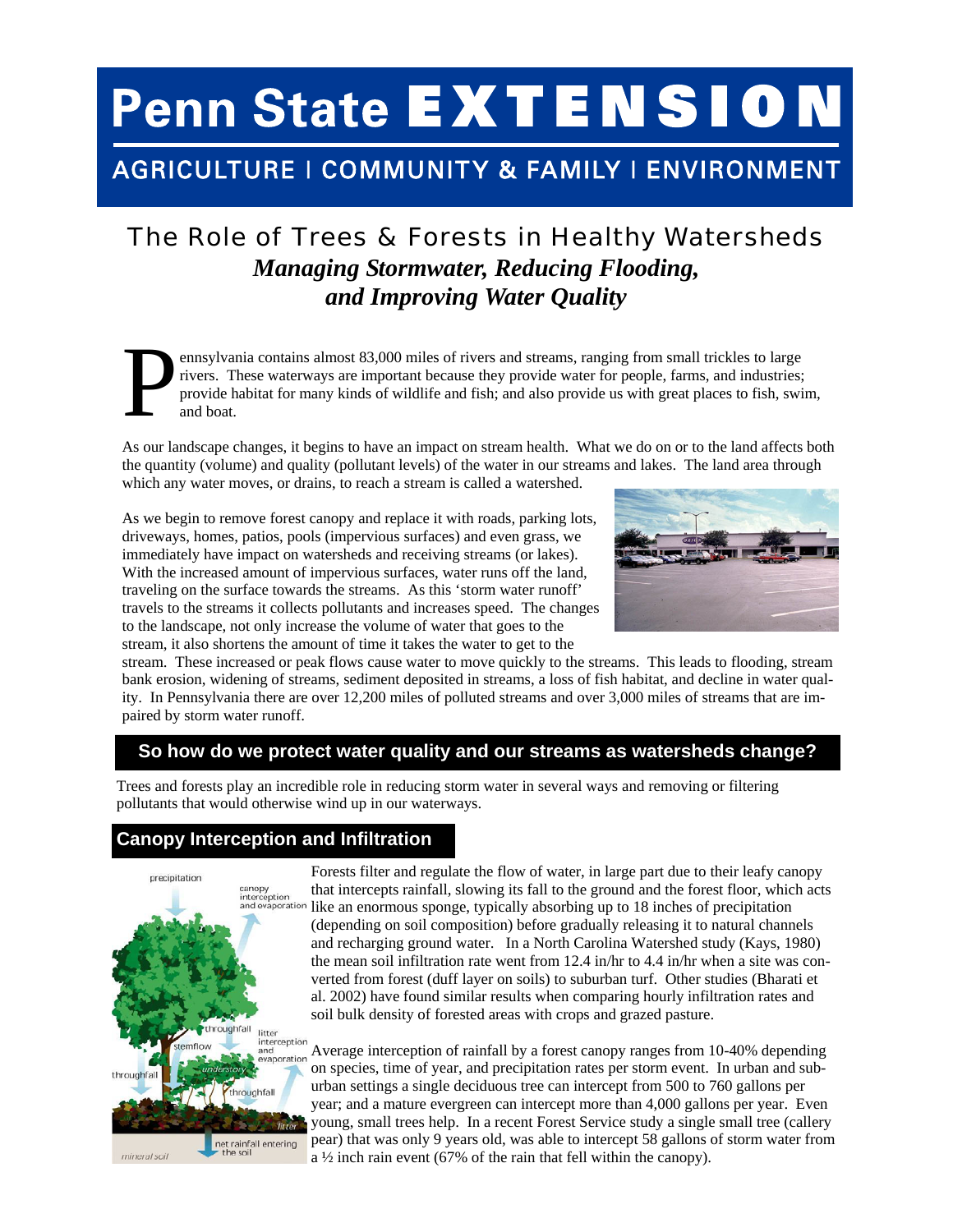A study in the 1980's of Dayton, Ohio's existing tree canopy found that storm water runoff was reduced by 7% and could be increased to 12% through planting more trees. In a more recent UFORE Hydro study conducted by the USDA Forest Service of the Toby Creek Watershed (a suburban area of Wilkes-Barre), 54% tree canopy cover was able to reduce storm water runoff by 11%. One Forest Service Researcher has stated that planting large canopy trees over impervious surfaces, such as a parking lot or street has much greater impact on reducing storm water (up to 8 times greater) because it works to reduce peak flows in urban settings.



#### **Trees Consume Stormwater**

Trees and forests absorb and use tremendous amounts of water for growth, thereby consuming storm water. A single mature oak tree can consume (transpire) over 40,000 gallons of water in a year. In Pennsylvania forests, an average of 24 inches of the annual 40 inches of rainfall is taken up by trees through evapotranspiration (movement of water from the ground through the tree and leaves, evaporating back into the environment). That evapotranspiration also serves to cool and modify surrounding summer temperatures. If the forest is removed or harvested, evaporation drops to 14 inches and stream flow increases to receive 26 inches of the annual 40 inches of precipitation. So, just the removal of forests can have an impact on streams in the watershed.

#### **Pollutant Removal and Phytoremediation**

Plants, especially woody plants, are very good at removing nutrients (nitrates and phosphates) and contaminates (such as metals, pesticides, solvents, oils and hydrocarbons) from soil and water. These pollutants are either used for growth (nutrients) or are stored in wood. In one study, a single sugar maple growing roadside removed 60mg of cadmium, 140mg of chromium, 820mg of nickel, and 5200mg of lead in a single growing season (Coder, 1996). Studies in Maryland showed reductions of up to 88% of nitrate and 76% of phosphorus after agricultural runoff passed through a forest buffer.



In comparison, studies of residential lawns have shown overuse of chemical fertilizers (over 100 million tons applied to lawns annually) and synthetic pesticides  $(80 \text{ million pounds applied to laws annually} - 10 \text{ times the rate per acre used by})$ farmers – Yale graduate study). Excess nutrients from lawns and agricultural fields is one of the largest sources of non-point pollutants that is impacting water quality in our streams, rivers, lakes and the Chesapeake Bay.

Parking lots, one of the fastest growing land uses, have become a major cause of

water quality and stream degradation. Non-Point Source pollutants such as petroleum hydrocarbons, nitrates, and heavy metals (cadmium, copper, lead, and zinc) from brakes and rusting automobiles all wash into our water ways. Even a small rain storm (less than .5 inches) will cause 'first flush' – washing these pollutants into streams.



The runoff from one acre of paved parking generates the same amount of annual runoff as: 36 acres of



forest; 20 acres of grassland; a 14 acre subdivision (2 acre lots); or a 10 acre subdivision (0.5 acre lots). One inch of rainfall on an acre of parking produces 27,000 gallons of stormwater. Large increases in stormwater volume reaching streams has caused major streambank erosion problems, down stream flooding, increased nutrient/sediment loads, and degraded aquatic habitat. The planting of trees in parking lots, especially in bio-

retention areas where stormwater flows, can have a positive impact on water quality and work to reduce flooding and stream impairment.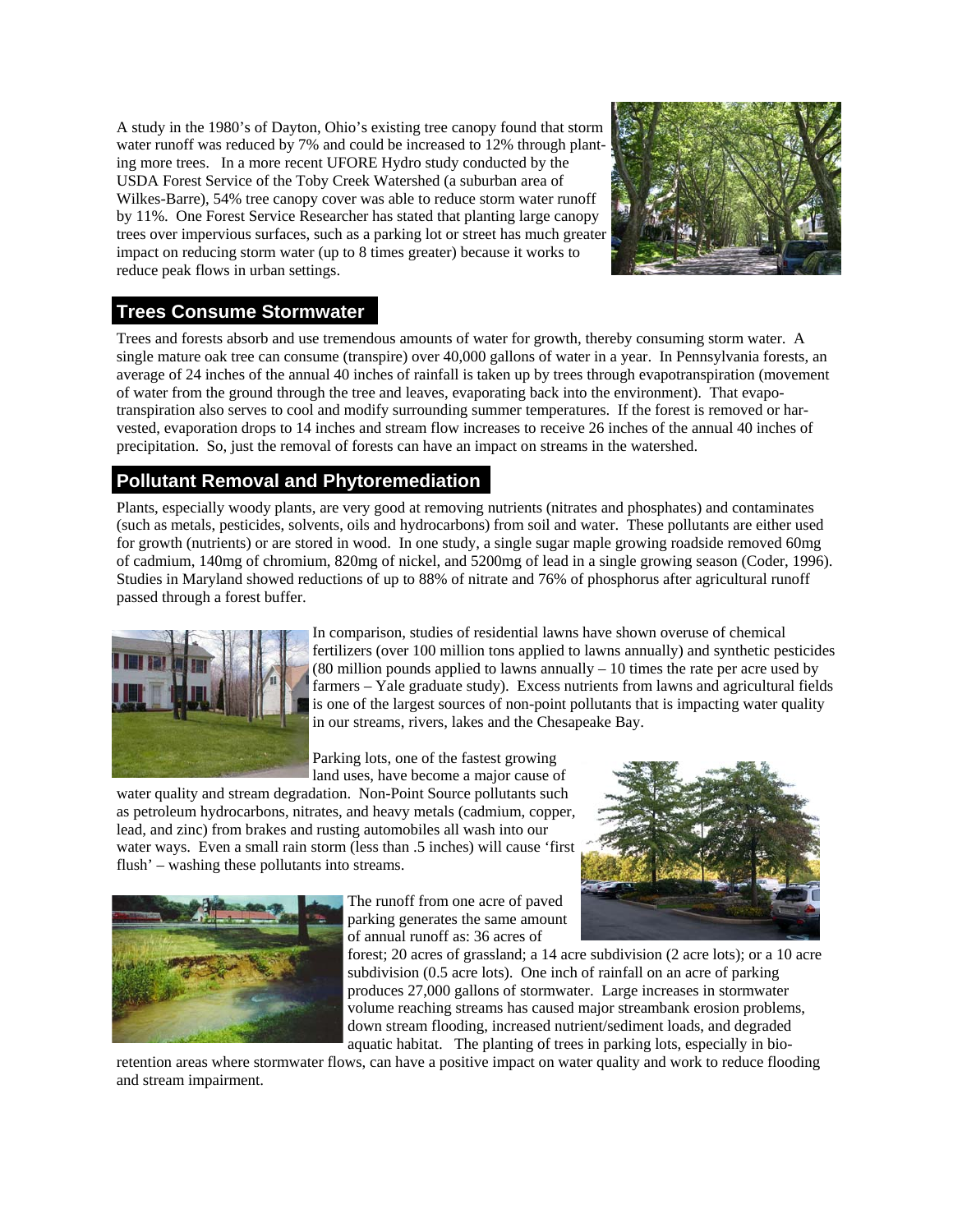#### **Streamside or Riparian Forest Buffers**



Planting and maintaining woody vegetation along streams provide a wealth of benefits and research at the Stroud Water Center and elsewhere have shown that stream health is dependent on the presence of woody vegetation along its banks. Riparian forest buffers filter sediment from streams during storm events; remove nitrogen and phosphorous leaching from adjacent land uses such as agriculture; provide stability to the bank (wood root systems); shade and modify stream temperatures, critical for habitat and pollution reduction; provide aquatic and wildlife habitat for many species; reduce stream velocity; and reduce down stream flooding.

Buffer widths vary from 50 feet, providing some bank stability to 250 feet, providing flood mitigation and wildlife habitat. Planting new buffers has become a state priority over the last 10 years, but regulations to protect existing buffers from removal do not exist. Some municipalities have adopted ordinances to protect riparian forest buffers, and model ordinances do exist (Montgomery County Planning).

Increased impervious surfaces and un-managed storm water continue to erode stream banks and fill streams with sediment. Streambank stabilization projects are costing taxpayers almost \$1million per mile and state and federal agencies can't afford or keep up with the increased number of streams needing restoration.

#### **Trees and Forests: a New BMP for Stormwater Management in Pennsylvania**

Up until recently, stormwater management strategies have been focused on detaining large volumes of water in basins that had little to no effect on removing the pollutants in the stormwater. In December 2006, DEP unveiled the new Stormwater Management- Best Management Practices (BMP) Manual that works to protect water quality and to put stormwater back into the ground where it fell. One of the ten principles for new stormwater management is "preserve and utilize natural systems (soil, vegetation, etc)".



Several of the Non-Structural BMPs include protecting/conserving existing forests and riparian areas, cluster or concentrate new construction to minimize site disturbance, use conservation subdivision design and low impact development techniques, minimize soil compaction and grading entire areas, re-vegetate and re-forest disturbed area using native species, and reduce impervious cover such as streets and parking lots.



Then there are Structural BMPs that are promoting infiltration of stormwater such as the development of rain gardens or bioretention areas where trees and vegetation play an active role consuming rain water and removing pollutants. Trees and vegetation are also being incorporated into newly designed or retrofitted stormwater basins to promote pollution and sediment removal. Other strategies include Green Roofs, rain barrels or cisterns, vegetated infiltration swales, constructed wetlands, and riparian buffer and floodplain restoration.

In older existing communities, increasing tree canopy cover along streets, in yards and in parking lots can have a positive impact on our watersheds. Planting large canopy trees (where growing space permits) provide the most benefit – 8 times that of small maturing trees, according to new USDA Forest Service research (Greg McPherson, Western Center for Urban Forest Research). A study in Oakland, California will be monitoring 1,800 newly planted trees for 40 years to determine if they will account for a 9 million gallon reduction in contaminated stormwater entering the San Francisco Bay.